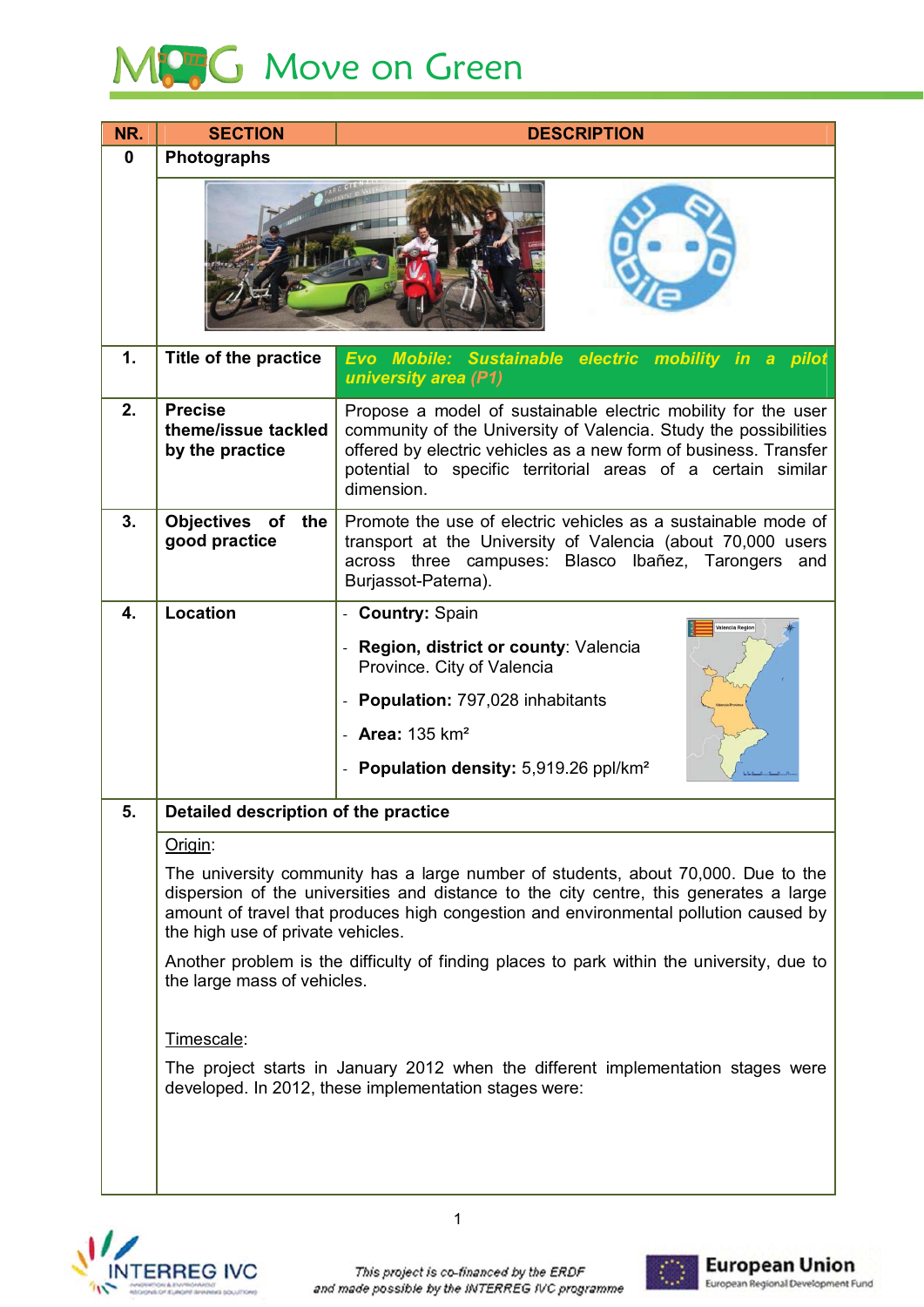

| FASE / mes                                                                                                                                                                                                                                       | 1    | $\overline{2}$ | 3 | $\overline{4}$                              | 5 | 6                                  |  | 8                  | 9 | 10 | 11 |
|--------------------------------------------------------------------------------------------------------------------------------------------------------------------------------------------------------------------------------------------------|------|----------------|---|---------------------------------------------|---|------------------------------------|--|--------------------|---|----|----|
| 1 - Planificación estrategia                                                                                                                                                                                                                     |      |                |   |                                             |   |                                    |  |                    |   |    |    |
| 2 - Promoción usuarios                                                                                                                                                                                                                           |      |                |   |                                             |   |                                    |  |                    |   |    |    |
| 3 - Acuerdos con automoción                                                                                                                                                                                                                      |      |                |   |                                             |   |                                    |  |                    |   |    |    |
| 4 - Red puntos de recarga                                                                                                                                                                                                                        |      |                |   |                                             |   |                                    |  |                    |   |    |    |
| 5 - Ejecución                                                                                                                                                                                                                                    |      |                |   |                                             |   |                                    |  |                    |   |    |    |
| 6 - Análisis / Modelización                                                                                                                                                                                                                      |      |                |   |                                             |   |                                    |  |                    |   |    |    |
| 7 - Difusión resultados                                                                                                                                                                                                                          |      |                |   |                                             |   |                                    |  |                    |   |    |    |
| In 2013 the program is continuing with the inclusion of electric mobility at the University<br>of Valencia.                                                                                                                                      |      |                |   |                                             |   |                                    |  |                    |   |    |    |
| Bodies involved/implementation:<br>PROMOTORES DEL PROYECTO<br>PARC CIENTIFIC<br><b>VNIVERMTAT</b><br>idō València<br><b>VNIVERSITATO ID VALENCIA</b>                                                                                             |      |                |   | <b>PARTNERS</b><br>alkime<br><b>ALMENAR</b> |   | <b><i>SCOOTERAREA</i></b><br>kesam |  | <b>b</b> bookitit. |   |    |    |
| CON EL APOYO DE<br>e<br><b>GENERALITA</b><br>VALENCIANA<br>aven<br>Process and detailed content of the practice:                                                                                                                                 | IDAE |                |   | somoe                                       |   |                                    |  |                    |   |    |    |
|                                                                                                                                                                                                                                                  |      |                |   |                                             |   |                                    |  |                    |   |    |    |
| This initiative includes a series of actions to promote new forms of sustainable travel<br>between the buildings of the University of Valencia.                                                                                                  |      |                |   |                                             |   |                                    |  |                    |   |    |    |
| It is intended, on the one hand, to reduce the use of internal combustion vehicles at the<br>different campuses of the University of Valencia and on the other hand, to explore<br>possible models of sustainable electric mobility for its use. |      |                |   |                                             |   |                                    |  |                    |   |    |    |
| The project includes the establishment of a network of recharging points for electric<br>vehicles distributed by the three campuses of the UV (Blasco Ibañez, Tarongers and<br>Burjassot-Paterna).                                               |      |                |   |                                             |   |                                    |  |                    |   |    |    |
| The project aims to provide the university community with a number of test vehicles<br>(car, motorcycle and bicycle) in order to:                                                                                                                |      |                |   |                                             |   |                                    |  |                    |   |    |    |
| Assess the viability of this type of transport.                                                                                                                                                                                                  |      |                |   |                                             |   |                                    |  |                    |   |    |    |
| Serve as 'proof of concept' of different electric vehicles and the technologies<br>$\bullet$<br>associated with charging points.                                                                                                                 |      |                |   |                                             |   |                                    |  |                    |   |    |    |
|                                                                                                                                                                                                                                                  |      |                |   |                                             |   |                                    |  |                    |   |    |    |
| Assessing the social impact that such a measure can produce.                                                                                                                                                                                     |      |                |   |                                             |   |                                    |  |                    |   |    |    |

## Legal framework:

The project is framed within the University's "Sustainable Campus" Strategy Plan (http://www.uv.es/campus-sostenible) and it has been co-financed by the AVEN (Valencian Energy Agency).

Regarding the installation of recharging points, this has not required any special